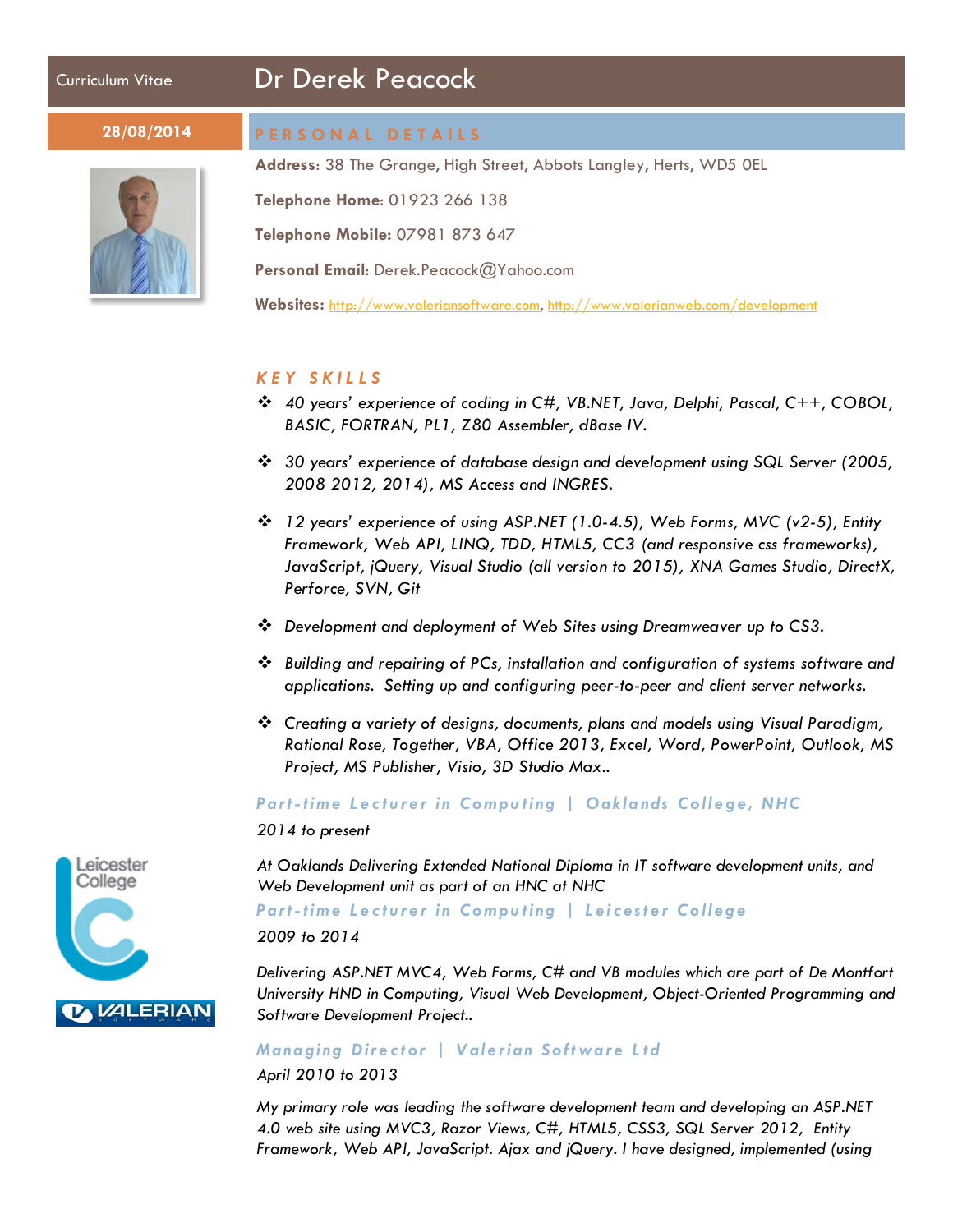*the code first approach), maintained and replicated the SQL Server database on external web servers. I have also made extensive user of online project management web sites such as [www.centraldesktop.com](http://www.centraldesktop.com/) to allocate and track task completion.*

*I established my own software development business in conjunction with a number of MScstudents as interns. I have managed the setting up of a client/server network based on VMware ESXi 4.0 Hypervisor running a number of Virtual Servers including a PDC Server, a Subversion Server, a Web Server, and an SQL Database Server.*



#### *Lecturer in Computing | Stephenson College*

*1990 to June 2011*

*During my time at Stephenson College I have taught thousands of students' software development up to Degree level, and also developed software for administration. In the process I have learnt and used the following development tools and methodologies*

- *3 Years: Developing a College wide web based Qualification Tracking System using ASP.NET 4.0 Web Forms, VB, and SQL Server 2008. Used by both staff and students*
- *12 Years: UML Analysis & Design using a variety of applications including Rational Rose, Together and Visual Paradigm.*
- *3 Years: 2D Games Development using Visual Studio 2008 & Microsoft's XNA Game Studio 3.1 with C#*
- *4 Years: Mobile Phone 2D Games Development using Java 6 and the NetBeans IDE 6.8*
- *10 Years: teaching Project Management, Object-Oriented Programming, Quality Assurance, and Software Engineering in partnership with Sunderland University.*
- *A recent National Student Survey showed that on average 95% of my students rated the course I taught positively compared to the National average of 75%*
- *Establishing partnership arrangements with De Montfort University, Sunderland University and Derby University*
- *4 Years: teaching 3D Graphics and Animation using 3D Studio Max.*
- *30 Years: teaching relational database design.*

#### *Earlier Posts | Leicester University, Durham University, Sussex University , London University*

*I completed other teaching and research posts and that included research into developing new computer algorithms to reconstruct evolutionary history. I have 23 publications in total with 8 in the field of computing*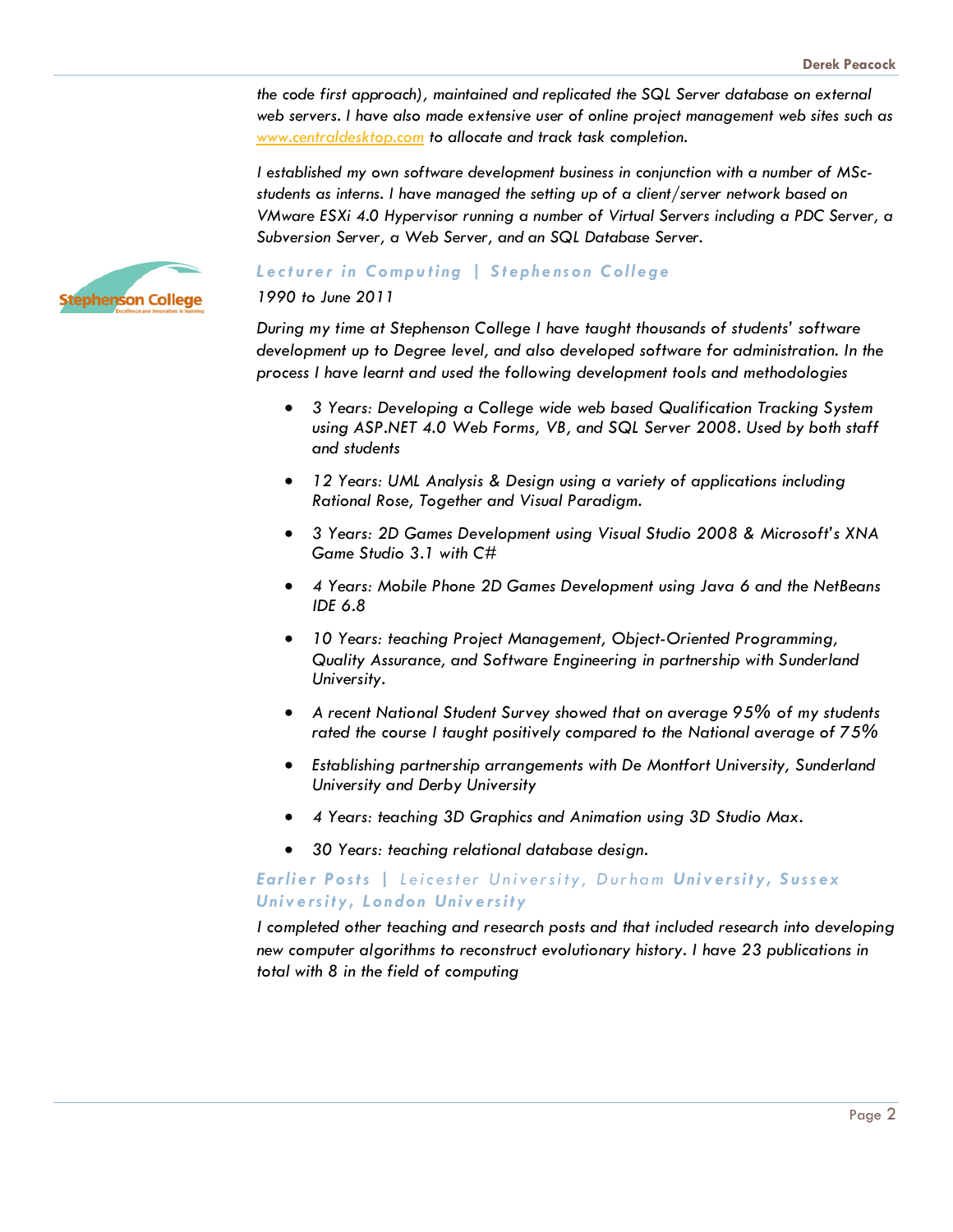# **EDUCATION & QUALIFICATIONS University of Nottingham Trent**

Post Graduate Certificate of Higher Education, Ist Class









## **University of Leicester** Certificate in Counseling Studies

#### **University of Durham**

PhD in Plant Biochemistry

# **University of Liverpool**

BSc (Hons) Botany 2.1 which included modules in chemistry, biochemistry genetics, microbiology and plant physiology.

#### **PERSONAL INTERESTS**

Tennis, singing, music, wine and good food, natural history.